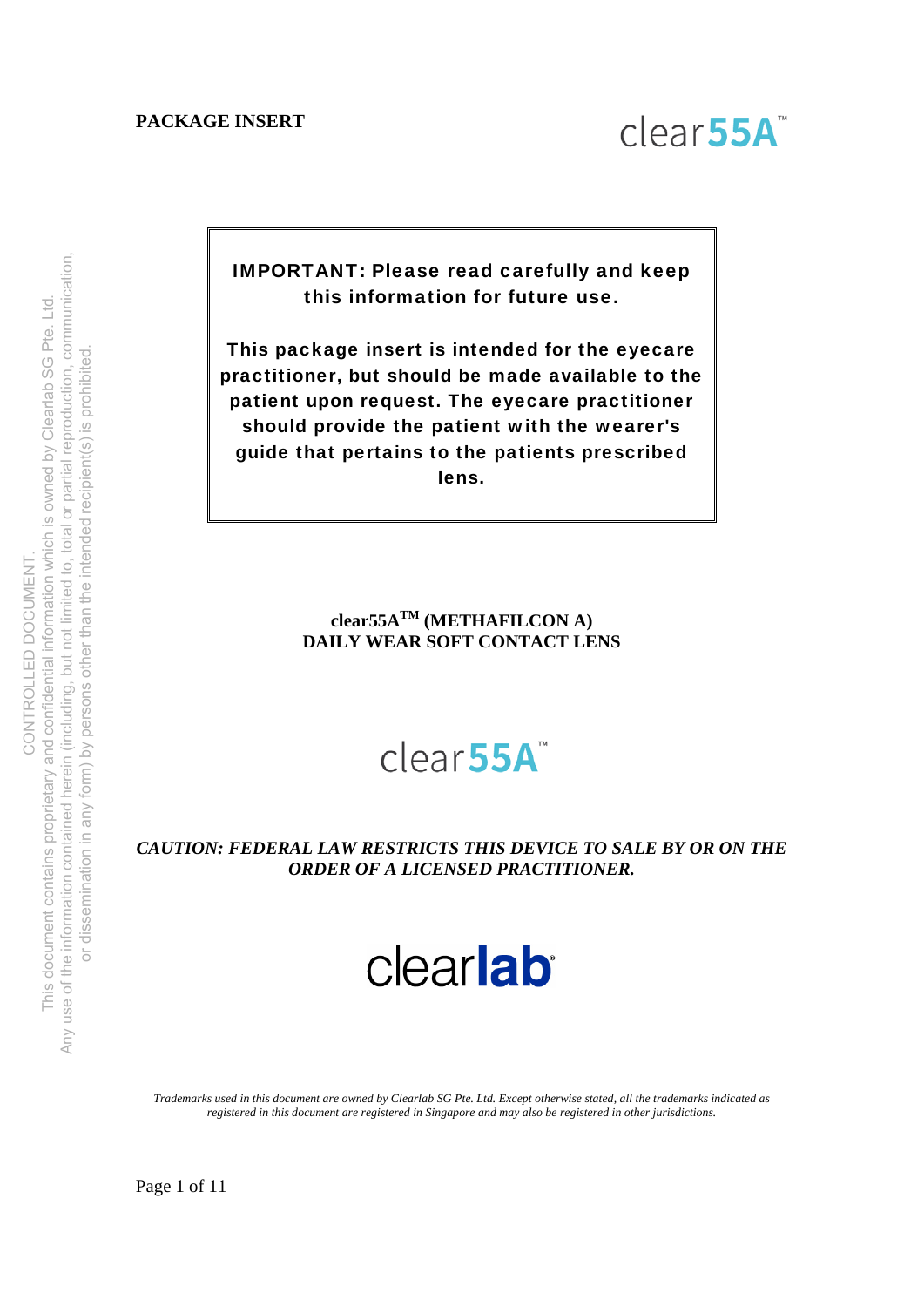

#### **IMPORTANT:**

Please read carefully and keep this information for future use. This package insert is intended for the eyecare practitioner, but should be made available to the patient upon requrest. The eyecare practitioner should provide the patient with the wearer's guide that pertains to the patients prescribed lens.

#### **DESCRIPTION:**

The **clear55ATM (Methafilcon A) Soft (hydrophilic) Contact Lens** is available as a single vision lens. The lens material (Methafilcon A) is a hydrophilic polymer of 2 hydroxyethyl methacrylate (HEMA) and methacrylic acid cross-linked with ethyleneglycol dimethacrylate (45.0%) and water (55.0%). The **clear55ATM (Methafilcon A) Soft (hydrophilic) Contact Lens** are tinted using the following color additive: Reactive Blue 19.

The **clear55ATM (Methafilcon A) Soft (hydrophilic) Contact Lens** is a hemispheral flexible shell which cover the cornea and portion of the adjacent sclera with the following dimensions:

| <b>Chord Diameter</b>   | 14.0 $mm$ to 15.0 $mm$                 |
|-------------------------|----------------------------------------|
| <b>Center Thickness</b> | $0.06$ mm to $0.40$ mm                 |
| <b>Base Curve</b>       | 8.40mm to 9.30mm                       |
| <b>Powers</b>           | $-20.00$ Diopters to $+20.00$ Diopters |

The physical/optical properties of the lens are:

| Refractive Index               | 1.42                                                                             |
|--------------------------------|----------------------------------------------------------------------------------|
| <b>Light Transmittance</b>     | $> 90.3\%$                                                                       |
| <b>Surface Character</b>       | Hydrophilic                                                                      |
| Water Content                  | 55%                                                                              |
| <b>Specific Gravity</b>        | 1.06                                                                             |
| Oxygen Permeability $(Dk)^*$ : | 23.43 x 10 <sup>-11</sup> (cm <sup>2</sup> /sec) (ml O <sub>2</sub> /ml x mm Hg) |
|                                | @ $35^{\circ}$ C                                                                 |

\*[Fatt Method for determination of oxygen permeability]

#### **ACTIONS:**

In their hydrated state, the **clear55A**<sup>TM</sup> (Methafilcon A) Soft (hydrophilic) Contact **Lens** when placed on the cornea act as refracting media (except for plano lenses) to focus light rays on the retina. The near portion of the aspherical design places the incoming light rays on the retina when viewing reading material at the reading distance.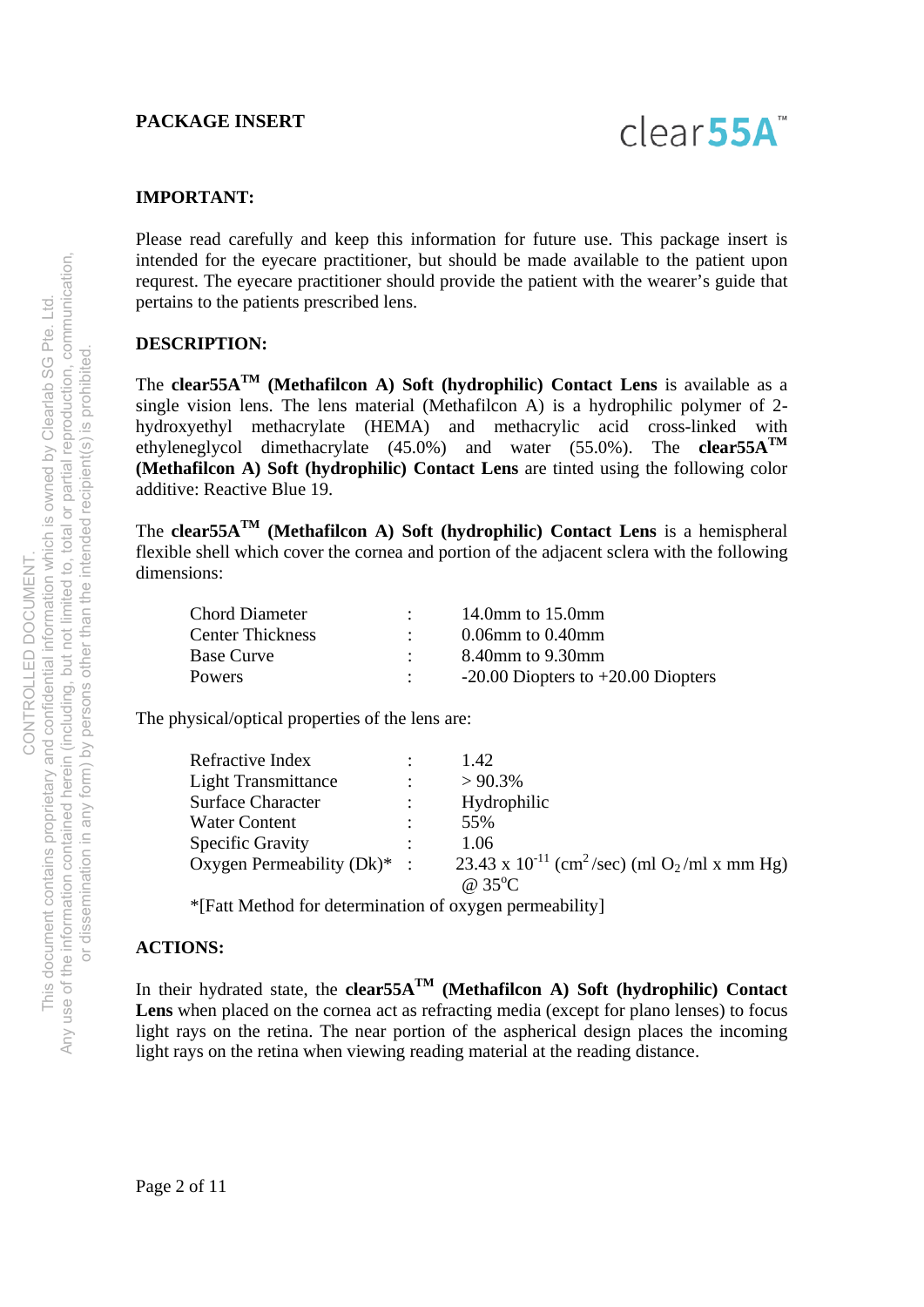

#### **CAUTION:**

Due to the small number of patients enrolled in clinical investigation of lens, all refractive powers, design configurations, or lens parameters available in the lens material are not evaluated in significant numbers. Consequently, when selecting an appropriate lens design and parameters, the eyecare practitioner should consider all characteristics of the lens that can affect lens performance and ocular health, including oxygen permeability, wettability, central and peripheral thickness, and optic zone diameter.

The potential impact of these factors on the patient's ocular health must be carefully weighed against the patient's need for refractive correction therefore, the continuing ocular health of the patient and lens performance on the eye should be carefully monitored by the prescribing eyecare practitioner.

#### **INDICATIONS:**

The **clear55ATM (Methafilcon A) Soft (hydrophilic) Contact Lens** is indicated for daily wear for the correction (except for plano lenses) of refractive ametropia (myopia and hyperopia) in aphakic and not-aphakic persons with non-diseased eyes that may exhibit astigmatism up to 2.00 Diopters that does not interfere with visual acuity.

The lenses may be disinfected using a chemical or hydrogen peroxide disinfection system. Eyecare practitioners may prescribe for lenses for daily wear and/or frequent replacement. When prescribed for a Frequent Replacement Program, the lenses may be disinfected using chemical or hydrogen peroxide disinfection systems.

# **CONTRAINDICATIONS (REASONS NOT TO USE):**

DO NOT USE the **clear55ATM (Methafilcon A) Soft (hydrophilic) Contact Lens** when any of the following conditions exist:

- Acute and subacute inflammation or infection of the anterior chamber of the eye.
- Any eye disease, injury, or abnormality that affects the cornea, conjunctiva, or eyelids.
- Insufficiency of lacrimal secretion (dry eyes).
- Corneal hypoesthesia (reduced corneal sensitivity).
- Any systemic disease that may affect the eye or be exaggerated by wearing contact lenses.
- Allergic reactions of ocular surfaces or adnexa that may be induced or exaggerated by wearing contact lenses or use of contact lens solutions.
- Allergy to any ingredient, such as mercury or Thimerosal in a solution which is to be used to care for the lens.
- Any active corneal infection (bacterial, fungal, or viral).
- If the eyes become red or irritated.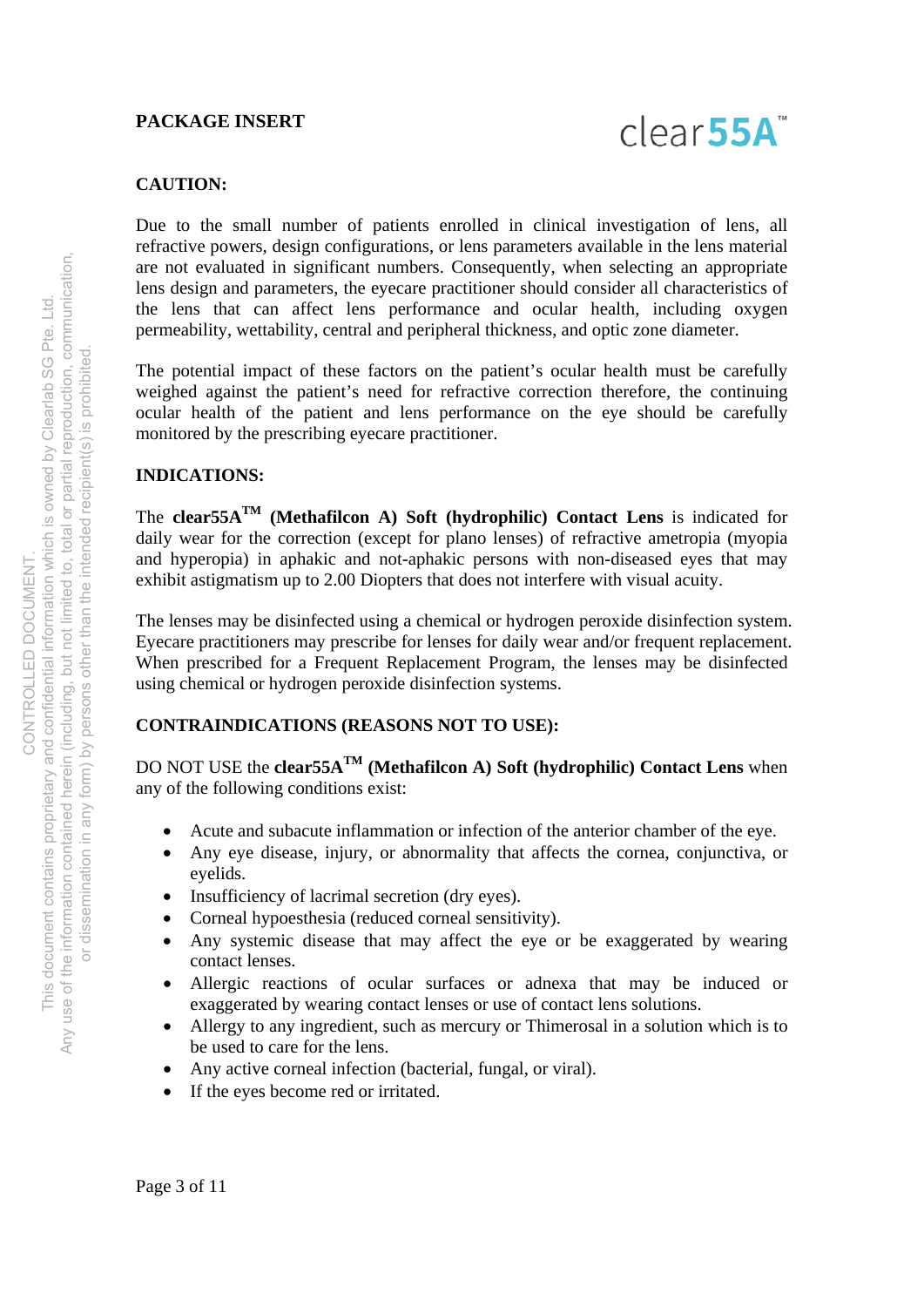

#### **WARNINGS:**

#### **Patients should be advised of the following warnings pertaining to contact lens wear:**

- PROBLEMS WITH THE CONTACT LENSES AND LENS CARE PRODUCTS COULD RESULT IN **SERIOUS INJURY** TO THE EYE. It is essential that patients follow their EyeCare Practitioner's direction and all labeling instructions for proper use of lenses and lens care products, including the lens case. EYE PROBLEMS, INCLUDING CORNEAL ULCERS CAN DEVELOP RAPIDLY AND LEAD TO **LOSS OF VISION**.
- Daily wear lenses are not indicated for overnight wear and patients should be instructed not to wear lenses while sleeping. Clinical studies have shown that the risk of serious adverse reactions is increased when these lenses are worn overnight.
- Studies have shown that contact lens wearers who are smokers have a higher incidence of adverse reactions than non smokers.
- IF A PATIENT EXPERIENCES EYE DISCOMFORT, EXCESSIVE TEARING, VISION CHANGES, OR REDNESS OF THE EYE, THE PATIENT SHOULD BE INSTRUCTED TO **IMMEDIATELY REMOVE THE LENSES** AND PROMPTLY CONTACT HIS OR HER EYECARE PRACTITIONER.

#### **PRECAUTIONS:**

 Due to small number of patients enrolled in clinical investigation of lens, all refractive powers, design configurations or lens parameters available in the lens material are not evaluated in significant numbers. Consequently, when selecting an appropriate lens design and parameters, the eyecare practitioner should consider all characteristics of the lens that can affect lens performance and ocular health, including oxygen permeability, wettability, central and peripheral thickness, and optic zone diameter.

The potential impact of these factors on the patient's ocular health must be carefully weighed against the patient's need for refractive correction; therefore, the continuing ocular health of the patient and lens performance on the eye should be carefully monitored by the prescribing eyecare practitioner.

- Patients who wear aspheric contact lenses to correct presbyopia may not achieve the best corrected visual acuity for either far or near vision. Visual requirements vary with the individual and should be considered when selecting the most appropriate type of lens for each patient.
- Aphakic patients should not be fitted with **clear55A**<sup>TM</sup> (Methafilcon A) Soft **(hydrophilic) Contact Lens** until the determination is made that the eye has healed completely.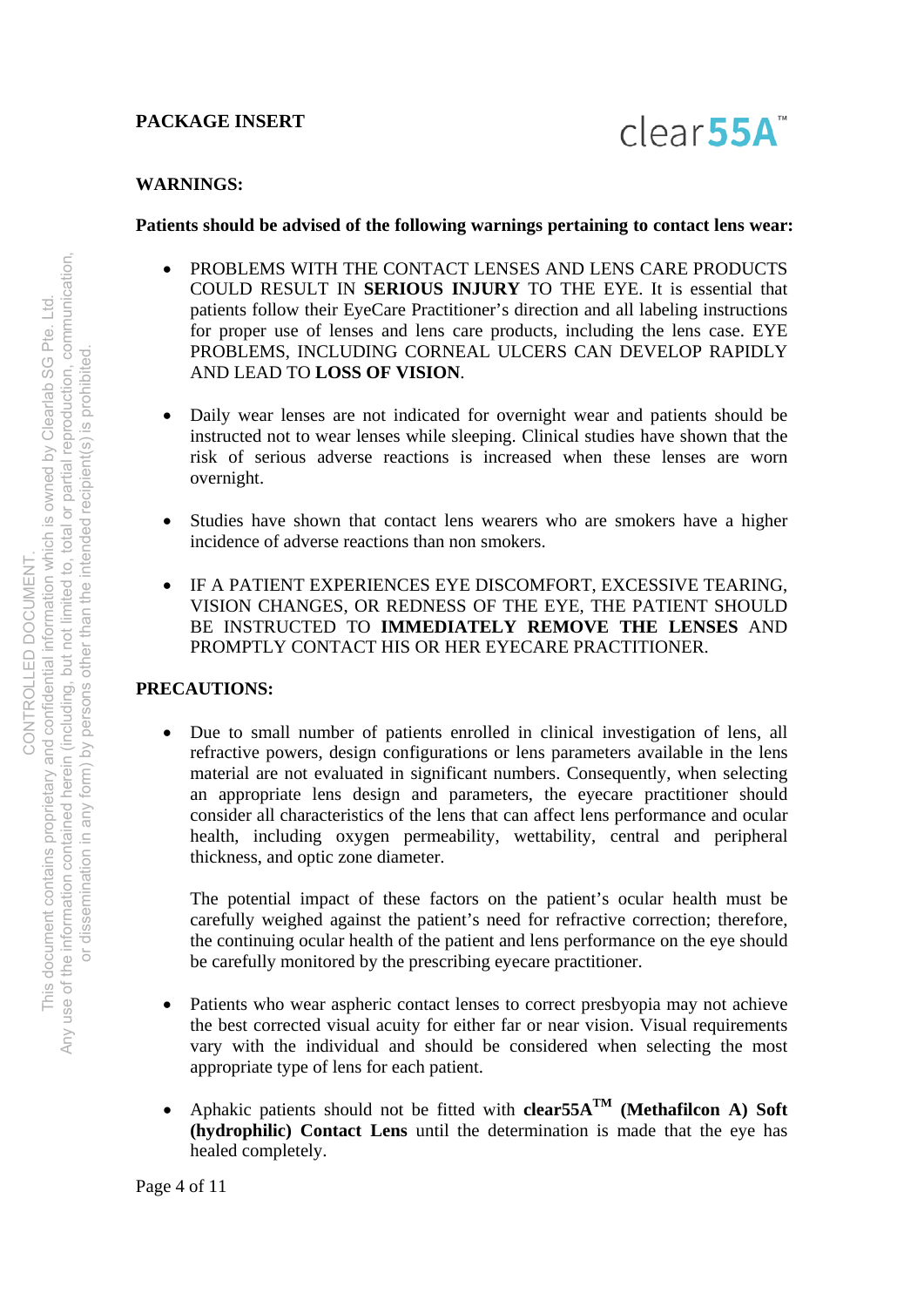

- Fluorescein, a yellow dye, should not be used while the lens is on the eye. The lenses absorb this dye and become discolored. Whenever fluorescein is used in the eyes, the eyes should be flushed with a sterile saline solution that is recommended for in-eye use; and the patient should wait at least 1 hour before replacing the lenses.
- Before leaving the eyecare practitioner office, the patient should be able to promptly remove lenses or should have someone else available who can remove the lenses for him or her.

Eyecare practitioners should carefully instruct patients about the following care regimen and safety precautions:

- Different solutions cannot always be used together, and not all solutions are safe for use with all lenses. Use only recommended solutions.
- Never use solutions recommended for conventional hard contact lenses only.
- Always use fresh unexpired lens care solutions.
- Always follow directions in the package inserts for the use of contact lens solutions.
- Sterile unpreserved solutions, when used, should be discarded after the time specified in the labeling directions.
- Do not use saliva or anything other than the recommended solutions for lubricating or rewetting lenses.
- Always keep the lenses completely immersed in the recommended storage solution when the lenses are not being worn (stored). Prolonged periods of drying may damage the lenses. Follow the lens care directions for CARE FOR A DRIED OUT (DEHYDRATED) LENS if lens surface does become dried out.
- If the lens sticks (stops moving) on the eye, follow the recommended directions on CARE FOR A STICKING (NON-MOVING) LENS. The lens should move freely on the eye for the continued health of the eye. If non-movement of the lens continues, the patient should be instructed to immediately consult his or her eyecare practitioner.
- Always wash and rinse hands before handling lenses. Do not get cosmetics, lotions, soaps, creams, deodorant, or sprays in the eyes or on the lenses. It is best to put on lenses before putting on makeup. Water-base cosmetics are less likely to damage lenses than oil-base products.
- Do not touch contact lenses with the fingers or hands if the hands are not free of foreign materials, as microscopic scratches of the lenses may occurs causing distorted vision and/ or injury to the eye.
- Carefully follow the handling, insertion, removal, cleaning, disinfecting, storing and wearing instructions in the Patient Instruction/ Wearer's Guide for the **clear55ATM (Methafilcon A) Soft (hydrophilic) Contact Lens** and those prescribed by the eyecare practitioner.
- Use only a chemical (not heat) lens care system. Use of a heat (thermal) care system can discolor the lenses.
- Never wear lenses beyond the period recommended by the eyecare practitioner.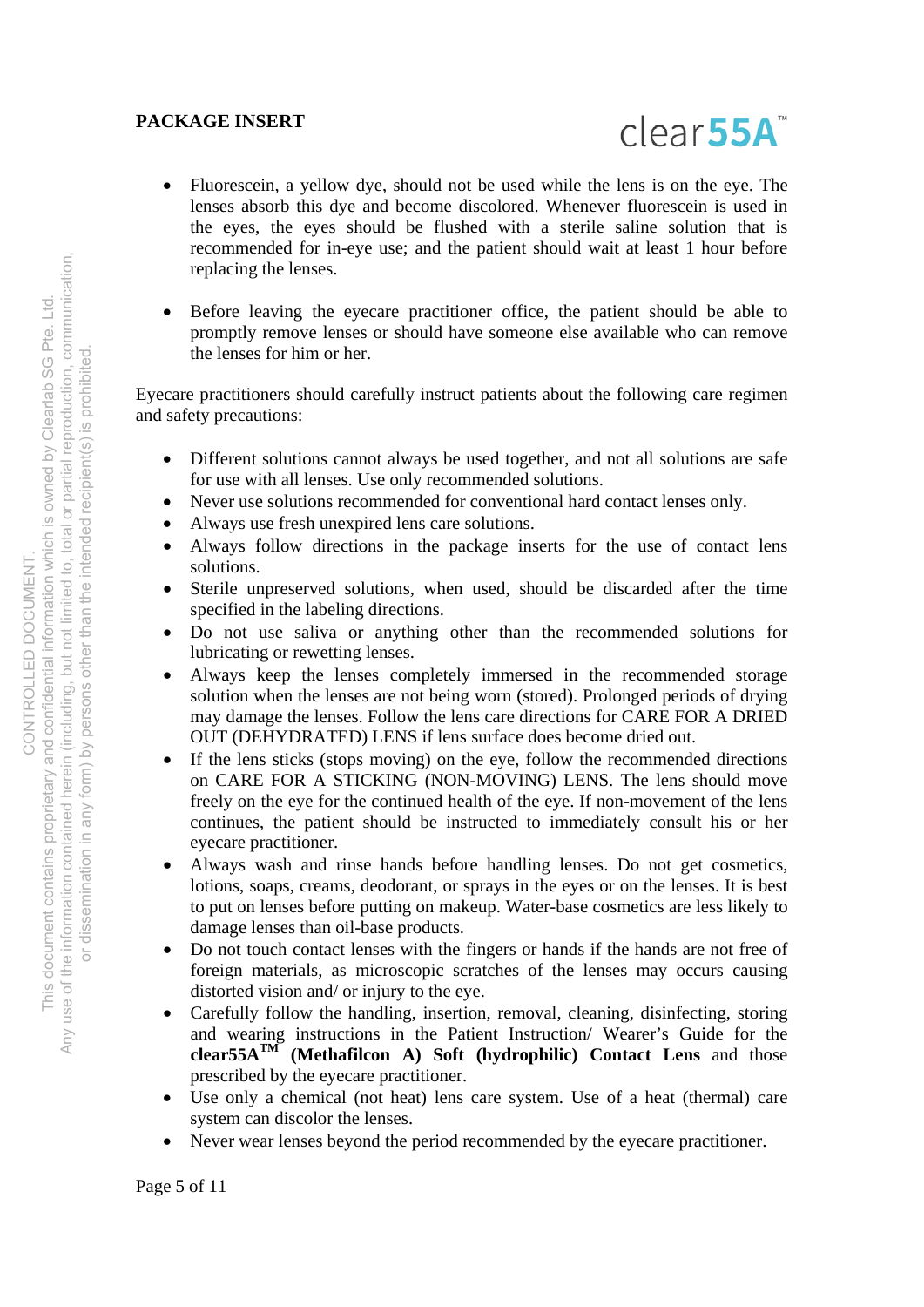

- If aerosol products such as hair spray are used while wearing lenses, exercise caution and keep eyes closed until the spray has settled.
- Always handle lenses gently and avoid dropping them.
- Avoid all harmful or irritating vapors and fumes while wearing lenses.
- Ask the eyecare practitioner about wearing lenses during sports activities.
- Inform the doctor (health care practitioner) about being a contact lens wearer.
- Never use tweezers or other tools to remove lenses from the lens container unless specifically indicated for that use. Pour the lens into the hand.
- Do not touch the lens with fingernails.
- Always contact the eyecare practitioner before using any medicine or medications in the eyes.
- Always inform the employer of being a contact lens wearer. Some jobs may require use of eye protection equipment or may require that the patient not wear contact lenses.
- As with any contact lens, follow-up visits are necessary to assure the continuing health of the patient's eyes. The patient should be instructed as to a recommended follow-up schedule.
- The **clear55ATM (Methafilcon A) Soft (hydrophilic) Contact Lens** when prescribed in a Frequent Replacement Program is intended to be disposed of at the end of the prescribed period (1 week, 2 weeks, or 1 month). Therefore, it is important to always have available a pair of replacement lenses.

# **ADVERSE REACTIONS:**

The patient should be informed that the following problems may occur:

- Eye pain
- Eyes sting, burn, itch (irritation)
- Comfort is less than when lens was first placed on eye
- Abnormal feeling of something in the eye (foreign body, scratched area)
- Excessive watering (tearing) of the eyes
- Unusual eye secretions
- Redness of the eyes
- Reduced sharpness of vision (poor visual acuity)
- Blurred vision, rainbows, or halos around objects
- Sensitivity to light (photophobia)
- Dry eyes

If the patient notices any of the above, he or she should be instructed to:

# **IMMEDIATELY REMOVE LENSES**.

- If the discomfort or problem stops, then look closely at the lens.
- If the lens is in any way damaged, **DO NOT PUT THE LENS BACK ON THE EYE**. Place the lens in the storage case and contact the eyecare practitioner. If the lens has dirt, an eyelash, or other foreign body on it, or the problem stops and the lens appears undamaged, the patient should thoroughly clean, rinse, and disinfect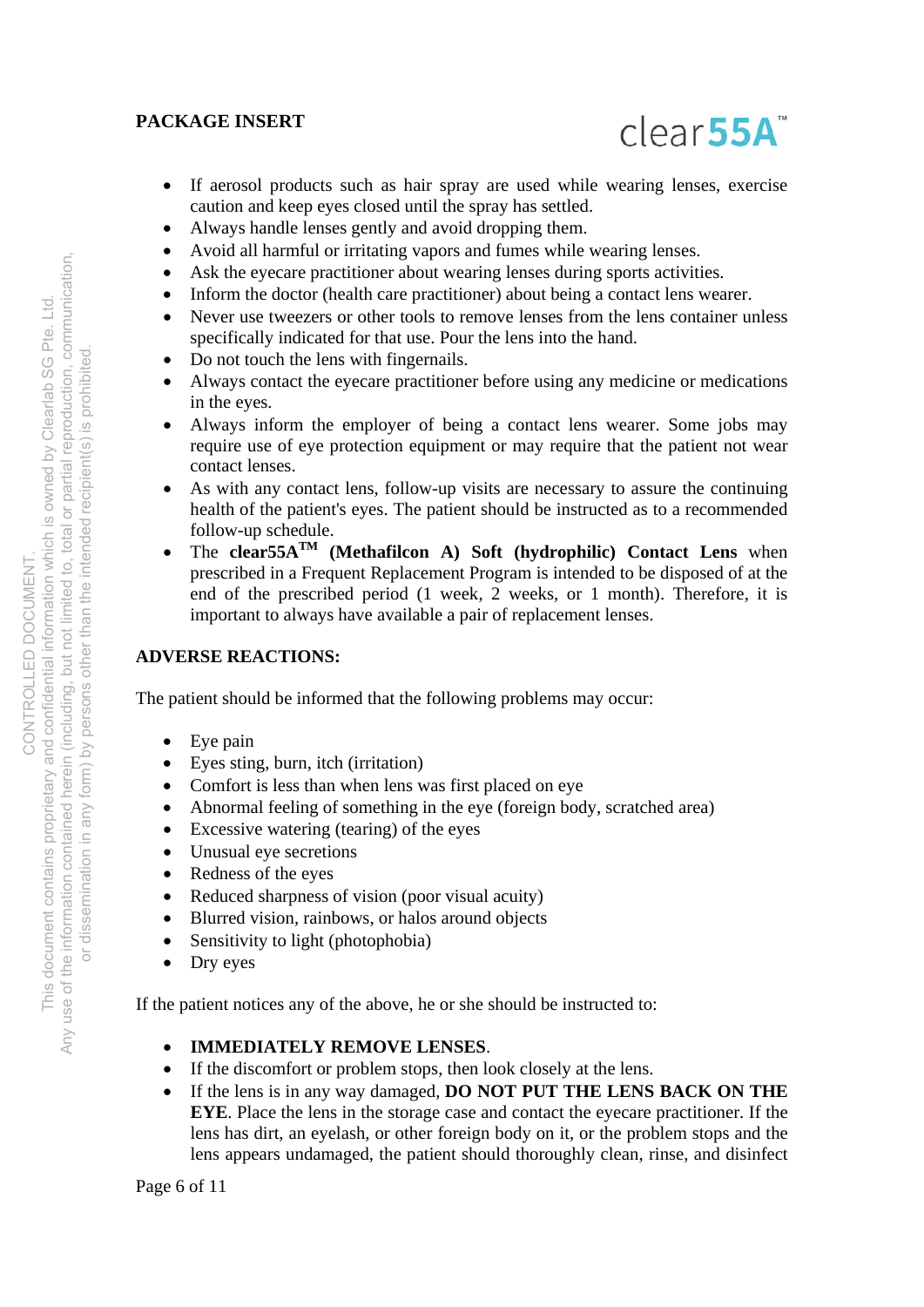

#### the lenses; then reinsert them. After reinsertion, if the problem continues, the patient should **IMMEDIATELY REMOVE THE LENSES AND CONSULT THE EYECARE PRACTITIONER**.

When any of the above problems occur, a serious condition such as infection, corneal ulcer, neovascularization, or iritis may be present. The patient should be instructed to **KEEP LENS OFF THE EYE AND SEEK IMMEDIATE PROFESSIONAL IDENTIFICATION** of the problem and prompt treatment to avoid serious eye damage.

# **FITTING:**

Conventional methods of fitting contact lenses apply to the **clear55A**<sup>TM</sup> (Methafilcon A) **Soft (hydrophilic) Contact Lens**. For a detailed description of the fitting techniques, refer to the **clear55ATM (Methafilcon A) Soft (hydrophilic) Contact Lens** Professional Fitting Guide, copies of which are available from:

**Clearlab SG Pte. Ltd.**  139 Joo Seng Road, Singapore 368362 Tel: +65 6749 1090 Fax: +65 6282 3953 Email: Regulatory@clearlab.com Website: www.clearlab.com

#### **WEARING SCHEDULE:**

**THE WEARING AND REPLACEMENT SCHEDULES SHOULD BE DETERMINED BY THE EYECARE PRACTITIONER**. Patients tend to overwear the lenses initially. The eyecare practitioner should emphasize the importance of adhering to the initial maximum wearing schedule. Regular checkups, as determined by the eyecare practitioner, are also extremely important.

The **clear55ATM (Methafilcon A) Soft (hydrophilic) Contact Lens** is indicated for daily wear. The maximum suggested wearing time for the lenses is:

| Day          | <b>Hours</b>     |
|--------------|------------------|
|              |                  |
| 2            | 5                |
| 3            | 6                |
|              |                  |
| 5            | 8                |
| 6            | 9                |
|              | 10               |
| 8            | 11               |
| 9            | 12               |
| 10 and after | All waking hours |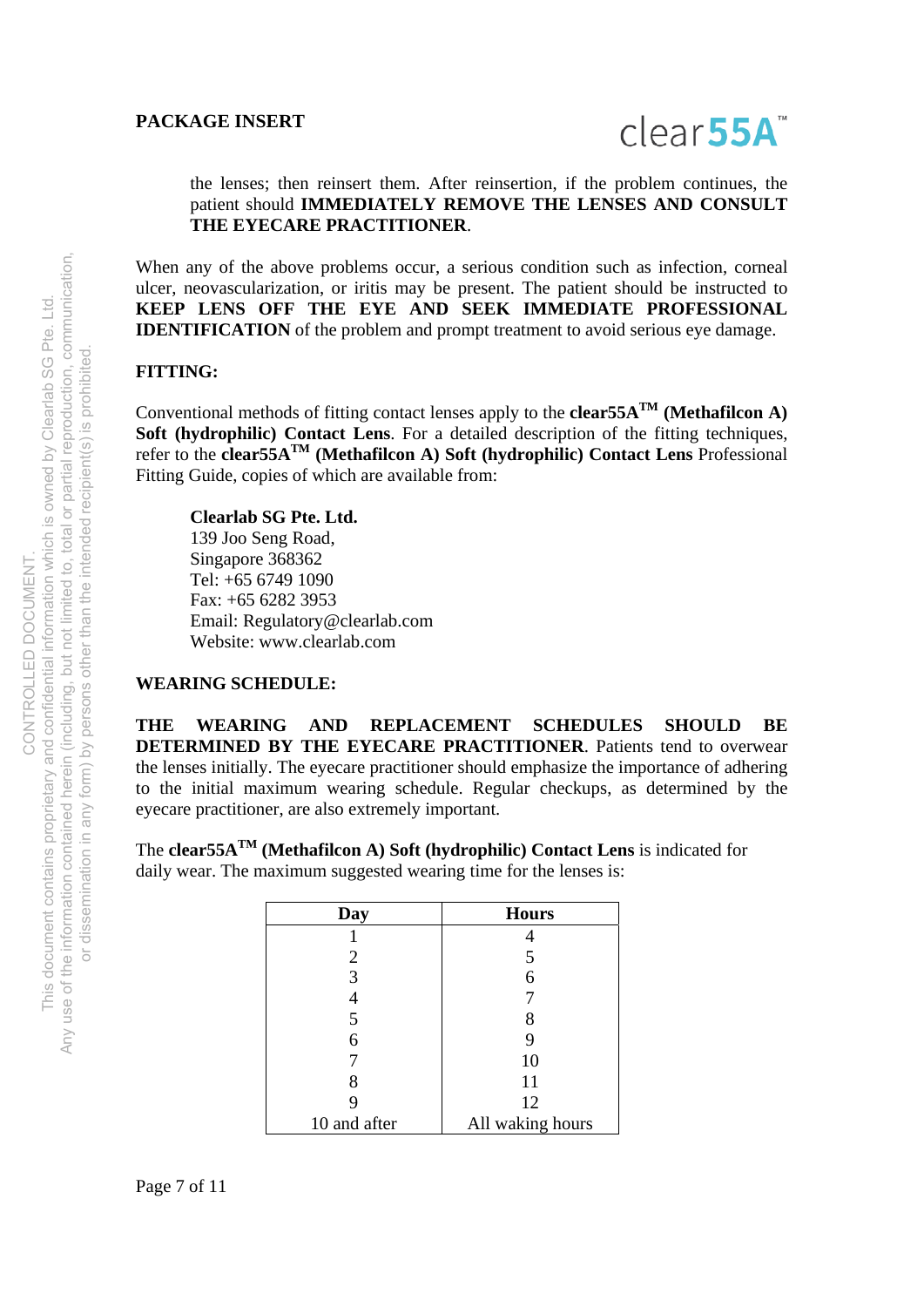# $clear55A"$

# **STUDIES HAVE NOT BEEN COMPLETED TO SHOW THAT THE clear55ATM (Methafilcon A) Soft (hydrophilic) Contact Lens IS SAFE TO WEAR DURING SLEEP.**

# **LENS CARE DIRECTIONS:**

Eyecare practitioners should review with the patient lens care directions, including both basic lens care information and specific instructions on the lens care regimen recommended for the patient:

**General Lens Care:** First Clean and Rinse, Then Disinfect Lenses

# **Basic Instructions:**

- Always wash, rinse, and dry hands before handling contact lenses.
- Always use **FRESH, UNEXPIRED LENS CARE SOLUTIONS**. Never re-use solution.
- Use the recommended system of lens care, either chemical (not heat), or oxidation (hydrogen peroxide) and carefully follow the instructions on solution labeling.
- Different solutions cannot always be used together and not all solutions are safe for use with all lens. Do not alternate or mix lens care systems unless indicated on solution labeling.
- Do not use saliva or anything other than the recommended solutions for lubricating or rewetting lenses. Do not put lenses in the mouth. Lenses should be **cleaned, rinsed, and disinfected** each time they are removed. **Cleaning and rinsing** are necessary to remove mucus and film from the lens surface. **Disinfecting** is necessary to destroy harmful germs.
- Always remove, **clean, rinse and disinfect** lenses according to the schedule prescribed by the eyecare practitioner. The use of enzyme or any cleaning solution does not substitute for disinfecting.
- The eyecare practitioner should recommend a care system is appropriate for the **clear55ATM (Methafilcon A) Soft (hydrophilic) Contact Lens**. Each lens care product contains specific directions for use and important safety information, which should be read and carefully followed.

**Note:** Some solutions may have more than one function, which will be indicated on the label. Read the label on the solution bottle, and follow instructions.

# **Chemical Disinfecting Method**

- **Clean** one lens first (always the same lens first to avoid mix-ups), rinse the lens thoroughly with recommended saline or disinfecting solution to remove the cleaning solution, mucus and film from the lens surface, and put lens into correct chamber of the lens storage case. Then repeat the procedure for the second lens.
- After cleaning, **disinfect** lens using the system recommended by the manufacturer and/ or the eyecare practitioner.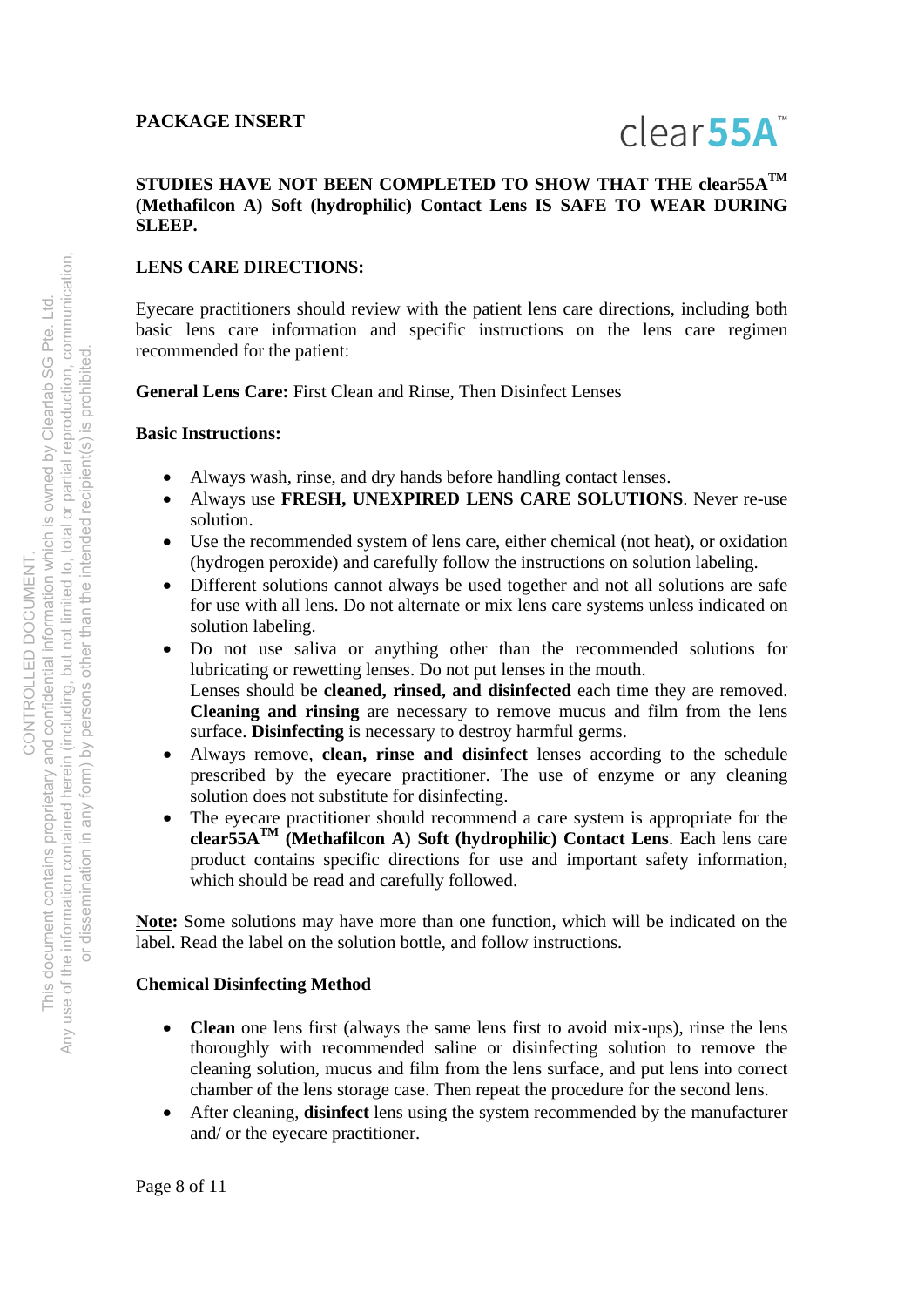

- To store lenses, disinfect and leave them in the closed/ unopened case until ready to wear. Lenses stored longer than 12 hours may require cleaning, rinsing and disinfecting again before use. The patient should consult the package insert or the eye care practitioner for information on storage of lenses.
- After removing the lenses from the lens case, empty and rinse the storage case with solution as recommended by the lens case manufacturer; then allow the lens case to air dry. When the case is used again, refill it with fresh disinfecting/ storage solution. Replace lens case at regular intervals.
- **DO NOT HEAT THE DISINFECTING SOLUTION AND LENSES.**

# **Hydrogen Peroxide Disinfecting Method**

- **Clean** one lens first (always the same lens first to avoid mix-ups), rinse the lens thoroughly with recommended saline or neutralizing solution to remove the cleaning solution, mucus and film from the lens surface, and put lens into correct chamber of the lens storage case. Then repeat the procedure for the second lens.
- After cleaning, **disinfect** lens using the system recommended by the manufacturer and/ or the eyecare practitioner.
- When using hydrogen peroxide lens care system, lenses must be neutralized before wearing. Follow the recommendations on the hydrogen peroxide system labeling.
- Thoroughly rinse lenses with fresh saline or neutralizing solution before inserting and wearing, or follow the instructions on the hydrogen peroxide system labeling.
- **DO NOT HEAT THE HYDROGEN PEROXIDE SOLUTION AND LENSES.**
- Leave the lenses in the unopened storage case until ready to put on the eyes.

**Caution:** Lenses that are chemically disinfected may absorb ingredients from the disinfecting solution which may be irritating to the eyes. A thorough rinse in fresh sterile saline solution prior to placement on the eye should reduce the potential for irritation.

# **Lens Deposits and Use of Enzymatic Cleaning Procedure:**

Enzyme cleaning may be recommended by the eyecare practitioner. Enzyme cleaning removes protein deposits on the lens. These deposits cannot be removed with regular cleaners. Removing protein deposits is important for the well-being of the patient's lenses and eyes. If these deposits are not removed, they can damage the lenses and cause irritation.

Enzyme cleaning does NOT replace routine cleaning and disinfecting. For enzyme cleaning, the patient should carefully follow the instructions in the enzymatic cleaning labeling.

# **Lens Case Cleaning and Maintenance:**

Contact lens cases can be a source of bacteria growth. Lens case should be emptied, cleaned, rinsed with solutions recommended by the lens case manufacturer, and allowed

Page 9 of 11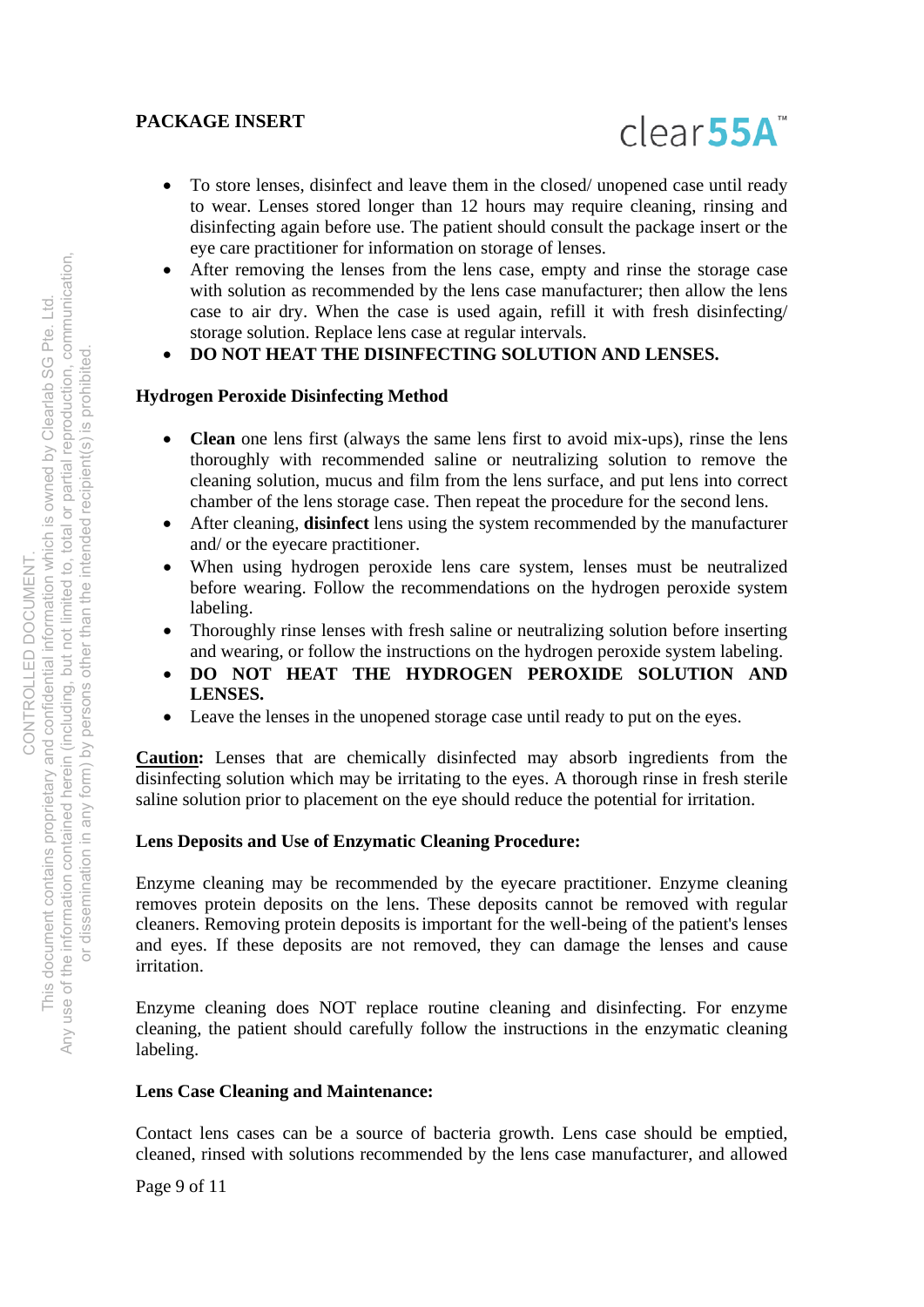

to air dry. Lens cases should be replaced at regular intervals as recommended by the lens case manufacturer or the eyecare practitioner.

#### **Care for a Dried Put (Dehydrated) Dry Lens:**

If the **clear55ATM (Methafilcon A) Soft (hydrophilic) Contact Lens** are off the eye and exposed to air for twenty minutes or longer, they will become dry and brittle. To rewet lenses:

- Place the lens in its storage case and soak the lens in recommended rinsing and storage solution for at least one hour or until the lens again feels soft and pliable.
- Clean, rinse and disinfect the rewetted lens using the lens care system recommended by the eye care practitioner.
- If after soaking, the lens does not become soft or the surface remains dry, **DO NOT PLACE THE LENS IN THE EYE**. Contact the eye care practitioner.

#### **Care for a Sticking Lens:**

If the lens sticks (stops moving), the patient should be instructed to apply 1 to 2 drops of the recommended lubricating or rewetting solution directly to the eye and wait until the lens begins to move freely on the eye before removing it. If non-movement of the lens continues after 5 minutes, the patient should **IMMEDIATELY** consult the eyecare practitioner.

#### **In Office Care Regimen For Trial Lenses:**

Eyecare practitioners should educate contact lens technicians concerning proper care of trial lenses.

Each contact lens is shipped sterile in a blister pack with sterile saline solution. Hands should be thoroughly washed and rinsed and dried with a lint free towel prior to handling a lens. In order to insure sterility, the blister pack should not be opened until immediately prior to use. Lenses should be surface cleaned and disinfected prior to re-using in a diagnostic procedure or before dispensing to a patient.

Follow the disinfection procedure described above for proper disinfection of office trial lenses.

#### **Frequent Replacement Program:**

For complete information concerning the Frequent Replacement Program, please refer to the Professional Fitting Guide for the **clear55A<sup>TM</sup>** (Methafilcon A) Soft (hydrophilic) **Contact Lens.**